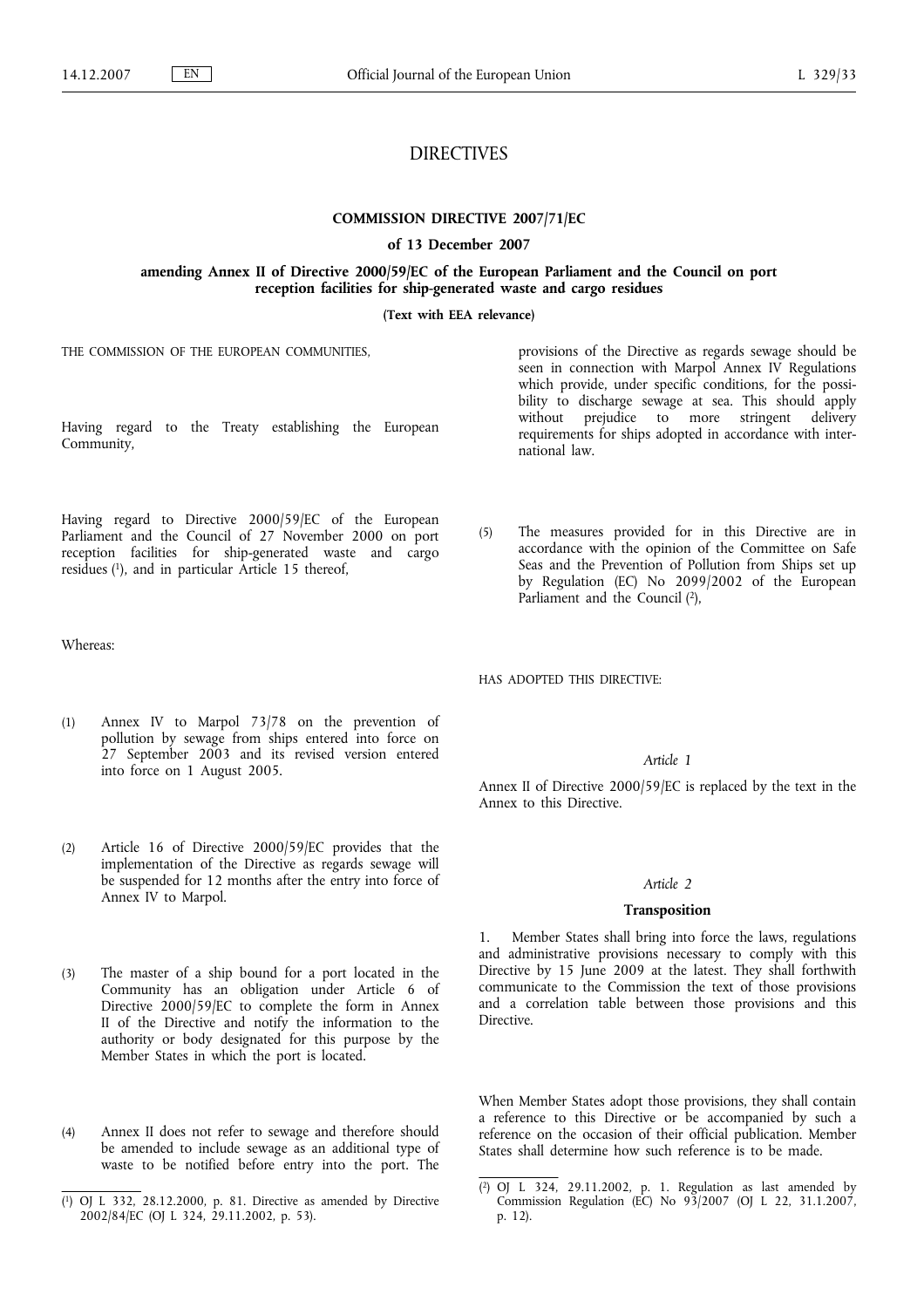2. Member States shall communicate to the Commission the text of the main provisions of national law which they adopt in the field covered by this Directive.

*Article 4*

This Directive is addressed to the Member States.

Done at Brussels, 13 December 2007.

*Article 3*

This Directive shall enter into force on the day following its publication in the *Official Journal of the European Union*.

*For the Commission* Jacques BARROT *Vice-President*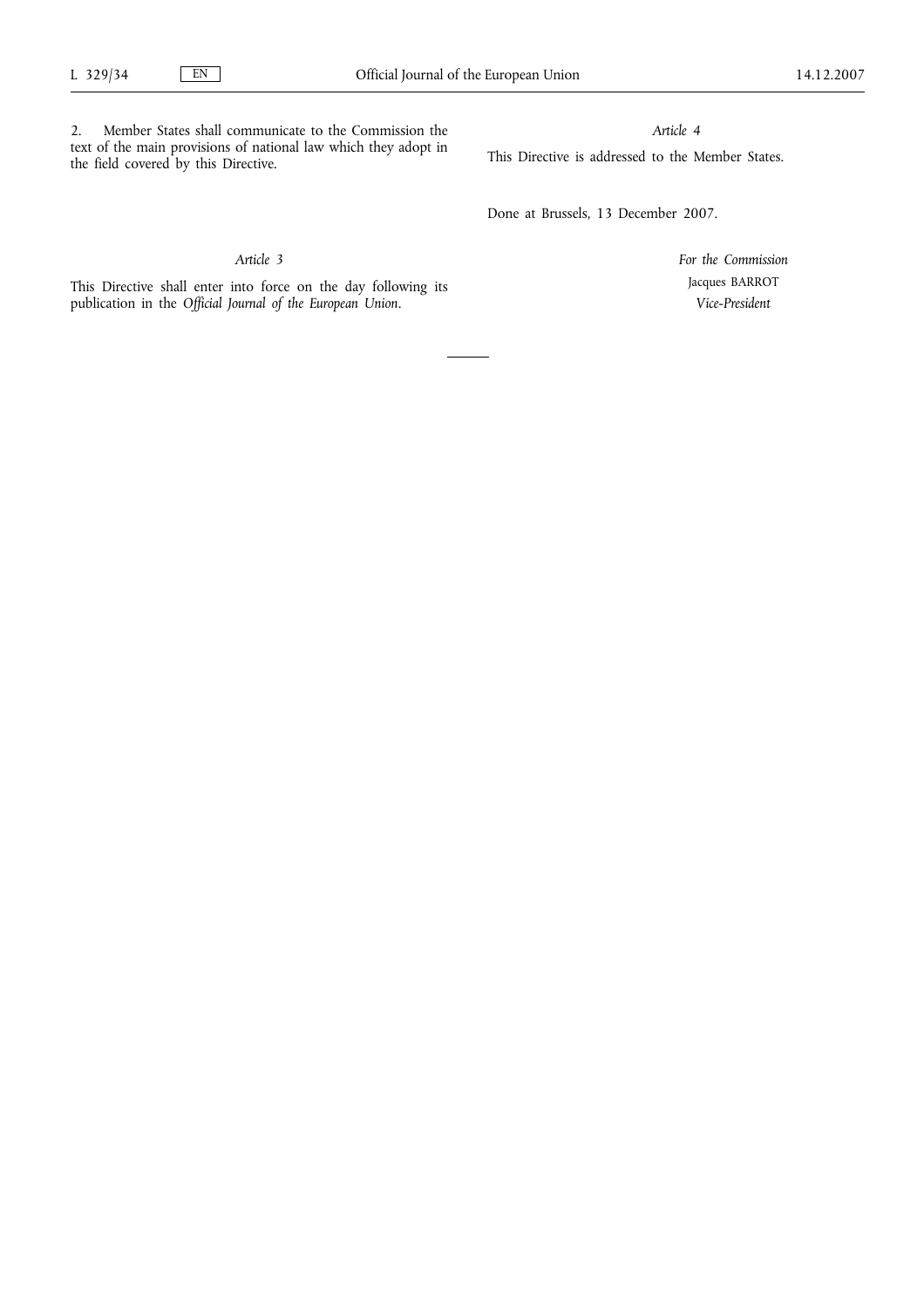### *ANNEX*

## INFORMATION TO BE NOTIFIED BEFORE ENTRY INTO THE PORT OF

(Port of destination as referred to in Article 6 of Directive 2000/59/EC)

- 1. Name, call sign and, where appropriate, IMO identification number of the ship:
- 2. Flag State:
- 3. Estimated time of arrival (ETA):
- 4. Estimated time of departure (ETD):
- 5. Previous port call:
- 6. Next port of call:
- 7. Last port and date when ship-generated waste was delivered:
- 8. Are you delivering (tick appropriate box):

all  $\Box$  some  $\Box$  none  $\Box$ 

of your waste into a port reception facilities?

9. Type and amount of waste and residues to be delivered and/or remaining on board, and percentage of maximum storage capacity:

*If delivering all waste, complete second column as appropriate.*

*If delivering some or no waste, complete all columns.*

| Type                                             | Waste to be<br>delivered<br>m <sup>3</sup> | Maximum dedicated<br>storage capacity<br>m <sup>3</sup> | Amount of waste<br>retained on board<br>m <sup>3</sup> | Port at which<br>remaining waste<br>will be delivered | Estimated amount<br>of waste to be<br>generated between<br>notification and<br>next port of call<br>m <sup>3</sup> |
|--------------------------------------------------|--------------------------------------------|---------------------------------------------------------|--------------------------------------------------------|-------------------------------------------------------|--------------------------------------------------------------------------------------------------------------------|
| Waste oils                                       |                                            |                                                         |                                                        |                                                       |                                                                                                                    |
| Sludge                                           |                                            |                                                         |                                                        |                                                       |                                                                                                                    |
| Bilge water                                      |                                            |                                                         |                                                        |                                                       |                                                                                                                    |
| Others (specify)                                 |                                            |                                                         |                                                        |                                                       |                                                                                                                    |
| Garbage                                          |                                            |                                                         |                                                        |                                                       |                                                                                                                    |
| Food waste                                       |                                            |                                                         |                                                        |                                                       |                                                                                                                    |
| Plastic                                          |                                            |                                                         |                                                        |                                                       |                                                                                                                    |
| Other                                            |                                            |                                                         |                                                        |                                                       |                                                                                                                    |
| Sewage $(^1)$                                    |                                            |                                                         |                                                        |                                                       |                                                                                                                    |
| Cargo-associated<br><b>waste</b> $(2)$ (specify) |                                            |                                                         |                                                        |                                                       |                                                                                                                    |
| Cargo residues (2)<br>(specify)                  |                                            |                                                         |                                                        |                                                       |                                                                                                                    |

( 1) Sewage may be discharged at sea in accordance with Regulation 11 of Annex IV of Marpol 73/78. The corresponding boxes do not need to be completed if it is the intention to make an authorised discharge at sea.

( 2) May be estimates.